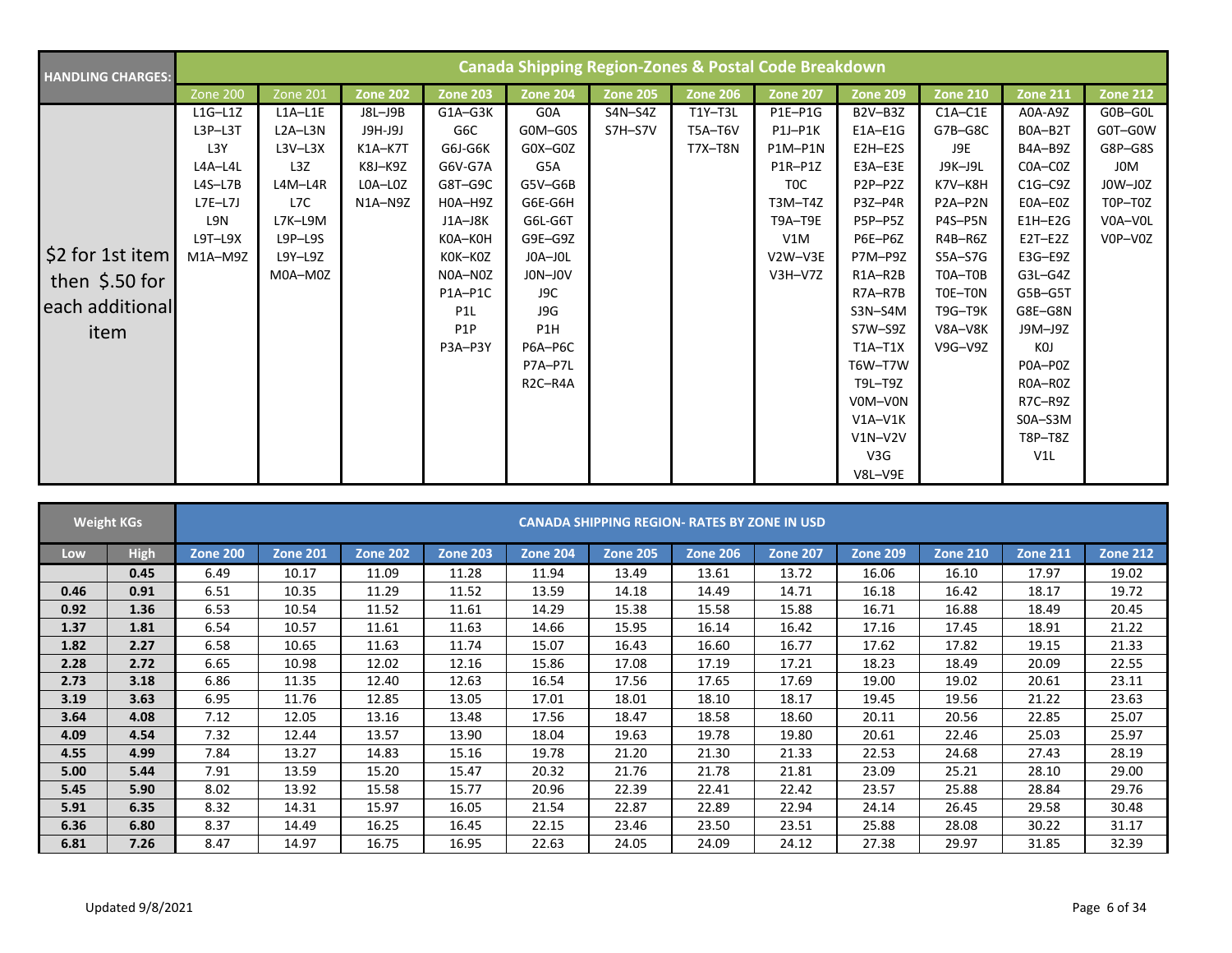| <b>Weight KGs</b> |       |                 |                 |                 |                 |                 |                 | <b>CANADA SHIPPING REGION- RATES BY ZONE IN USD</b> |                 |                 |                 |                 |                 |
|-------------------|-------|-----------------|-----------------|-----------------|-----------------|-----------------|-----------------|-----------------------------------------------------|-----------------|-----------------|-----------------|-----------------|-----------------|
| Low               | High  | <b>Zone 200</b> | <b>Zone 201</b> | <b>Zone 202</b> | <b>Zone 203</b> | <b>Zone 204</b> | <b>Zone 205</b> | <b>Zone 206</b>                                     | <b>Zone 207</b> | <b>Zone 209</b> | <b>Zone 210</b> | <b>Zone 211</b> | <b>Zone 212</b> |
| 7.27              | 7.71  | 8.61            | 15.23           | 17.03           | 17.45           | 22.89           | 24.59           | 24.60                                               | 24.62           | 27.97           | 30.58           | 32.52           | 34.27           |
| 7.72              | 8.16  | 8.76            | 15.64           | 17.45           | 18.13           | 23.50           | 25.03           | 25.18                                               | 25.20           | 28.49           | 31.13           | 33.13           | 34.92           |
| 8.17              | 8.62  | 8.85            | 16.01           | 17.89           | 18.67           | 24.05           | 25.34           | 25.70                                               | 25.71           | 29.06           | 31.81           | 33.85           | 35.70           |
| 8.63              | 9.07  | 8.98            | 16.38           | 18.34           | 19.10           | 24.57           | 25.81           | 26.32                                               | 26.36           | 29.69           | 32.41           | 34.55           | 36.38           |
| 9.08              | 9.53  | 9.24            | 16.71           | 18.67           | 19.74           | 24.96           | 26.18           | 26.69                                               | 27.01           | 30.22           | 33.02           | 35.18           | 37.16           |
| 9.54              | 9.98  | 9.35            | 16.99           | 19.08           | 20.09           | 25.23           | 26.51           | 27.14                                               | 27.25           | 30.46           | 33.31           | 35.36           | 37.34           |
| 9.99              | 10.43 | 9.54            | 17.32           | 19.34           | 20.45           | 25.68           | 26.99           | 27.47                                               | 27.49           | 30.67           | 33.53           | 35.68           | 37.66           |
| 10.44             | 10.89 | 9.65            | 17.71           | 19.78           | 20.82           | 26.07           | 27.29           | 27.93                                               | 27.95           | 30.95           | 33.70           | 35.94           | 37.88           |
| 10.90             | 11.34 | 9.80            | 17.91           | 20.08           | 21.24           | 26.45           | 27.66           | 28.17                                               | 28.19           | 31.48           | 34.05           | 36.64           | 38.17           |
| 11.35             | 11.79 | 10.06           | 18.28           | 20.45           | 21.68           | 26.73           | 28.04           | 28.65                                               | 28.67           | 31.91           | 34.25           | 37.19           | 38.47           |
| 11.80             | 12.25 | 10.15           | 18.65           | 20.82           | 22.13           | 27.14           | 28.45           | 29.04                                               | 29.06           | 32.35           | 34.53           | 37.77           | 39.15           |
| 12.26             | 12.70 | 10.20           | 18.95           | 21.17           | 22.53           | 27.53           | 28.84           | 29.45                                               | 29.47           | 32.89           | 34.75           | 38.30           | 39.76           |
| 12.71             | 13.15 | 10.37           | 19.32           | 21.59           | 22.81           | 27.95           | 29.19           | 29.74                                               | 29.76           | 33.37           | 34.92           | 38.88           | 40.30           |
| 13.16             | 13.61 | 10.56           | 19.56           | 21.83           | 23.24           | 28.19           | 29.69           | 30.10                                               | 30.22           | 33.92           | 35.27           | 39.60           | 41.11           |
| 13.62             | 14.06 | 10.70           | 19.93           | 22.31           | 23.75           | 28.65           | 30.08           | 30.34                                               | 30.61           | 34.40           | 35.51           | 40.19           | 41.70           |
| 14.07             | 14.51 | 10.80           | 20.33           | 22.74           | 24.18           | 29.04           | 30.17           | 30.58                                               | 31.06           | 34.83           | 35.70           | 40.76           | 42.28           |
| 14.52             | 14.97 | 10.96           | 20.46           | 23.02           | 24.53           | 29.43           | 30.50           | 31.06                                               | 31.26           | 35.29           | 35.94           | 41.24           | 42.83           |
| 14.98             | 15.42 | 11.17           | 20.52           | 23.44           | 24.94           | 29.74           | 30.67           | 31.48                                               | 31.56           | 35.68           | 36.25           | 41.48           | 43.42           |
| 15.43             | 15.88 | 11.31           | 20.93           | 23.75           | 25.34           | 30.13           | 31.09           | 31.56                                               | 31.81           | 35.92           | 36.44           | 41.83           | 43.96           |
| 15.89             | 16.33 | 11.46           | 21.22           | 24.09           | 25.73           | 30.58           | 31.56           | 32.30                                               | 33.18           | 36.20           | 36.68           | 42.09           | 44.44           |
| 16.34             | 16.78 | 11.63           | 21.54           | 24.51           | 25.95           | 30.91           | 31.87           | 32.76                                               | 33.63           | 36.36           | 37.01           | 42.39           | 44.70           |
| 16.79             | 17.24 | 11.76           | 21.96           | 24.85           | 26.32           | 31.20           | 32.39           | 33.13                                               | 34.07           | 36.62           | 37.36           | 42.81           | 45.01           |
| 17.25             | 17.69 | 11.87           | 22.33           | 25.16           | 26.66           | 31.69           | 32.78           | 33.61                                               | 34.53           | 37.19           | 37.82           | 43.29           | 45.64           |
| 17.70             | 18.14 | 12.03           | 22.70           | 25.51           | 26.80           | 32.05           | 33.09           | 33.96                                               | 34.85           | 37.93           | 38.62           | 44.11           | 46.55           |
| 18.15             | 18.60 | 12.39           | 23.07           | 25.90           | 27.23           | 32.39           | 34.01           | 34.85                                               | 35.79           | 38.17           | 39.10           | 44.88           | 46.95           |
| 18.61             | 19.05 | 12.52           | 23.35           | 26.23           | 27.60           | 32.83           | 34.29           | 35.22                                               | 36.10           | 38.62           | 39.52           | 45.38           | 47.23           |
| 19.06             | 19.50 | 12.70           | 23.75           | 26.64           | 27.95           | 33.11           | 34.81           | 35.68                                               | 36.62           | 39.17           | 39.86           | 45.85           | 47.55           |
| 19.51             | 19.96 | 12.83           | 24.03           | 26.90           | 28.41           | 33.53           | 35.18           | 36.05                                               | 36.92           | 39.76           | 40.26           | 46.33           | 48.01           |
| 19.97             | 20.41 | 12.94           | 24.46           | 27.32           | 28.89           | 33.88           | 35.53           | 36.38                                               | 37.30           | 40.43           | 40.78           | 46.75           | 48.47           |
| 20.42             | 20.87 | 13.14           | 24.83           | 27.73           | 29.37           | 34.27           | 35.92           | 36.84                                               | 37.77           | 41.17           | 41.85           | 47.12           | 48.91           |
| 20.88             | 21.32 | 13.29           | 25.20           | 28.19           | 29.76           | 34.68           | 36.34           | 37.29                                               | 38.17           | 41.50           | 42.31           | 47.58           | 49.23           |
| 21.33             | 21.77 | 13.49           | 25.49           | 28.60           | 30.22           | 34.92           | 36.75           | 37.73                                               | 38.62           | 41.94           | 42.78           | 47.80           | 49.71           |
| 21.78             | 22.23 | 13.59           | 25.88           | 28.91           | 30.46           | 35.35           | 37.18           | 38.12                                               | 38.99           | 42.39           | 43.07           | 48.08           | 50.17           |
| 22.24             | 22.68 | 13.74           | 26.27           | 29.34           | 30.87           | 35.79           | 37.77           | 38.71                                               | 39.60           | 42.92           | 43.65           | 48.47           | 50.80           |
| 22.69             | 23.13 | 13.90           | 26.66           | 29.76           | 31.33           | 36.16           | 38.14           | 39.10                                               | 39.95           | 43.41           | 44.09           | 48.71           | 51.17           |
| 23.14             | 23.59 | 14.07           | 27.05           | 30.22           | 31.72           | 36.45           | 38.51           | 39.50                                               | 40.37           | 43.72           | 44.51           | 49.01           | 51.59           |
| 23.60             | 24.04 | 14.31           | 27.29           | 30.46           | 32.07           | 36.92           | 38.89           | 39.87                                               | 40.80           | 44.09           | 44.88           | 49.23           | 51.98           |
| 24.05             | 24.49 | 14.40           | 27.67           | 30.91           | 32.46           | 37.30           | 39.30           | 40.28                                               | 41.21           | 44.64           | 45.42           | 49.60           | 52.43           |
| 24.50             | 24.95 | 14.53           | 28.08           | 31.37           | 32.79           | 37.75           | 39.65           | 40.71                                               | 41.54           | 44.98           | 45.73           | 49.93           | 52.78           |
| 24.96             | 25.40 | 14.68           | 28.49           | 31.81           | 33.29           | 38.12           | 40.08           | 41.06                                               | 41.93           | 45.38           | 46.09           | 50.17           | 53.18           |
| 25.41             | 25.85 | 14.88           | 28.78           | 32.13           | 33.63           | 38.47           | 40.48           | 41.48                                               | 42.43           | 45.81           | 46.51           | 50.49           | 53.59           |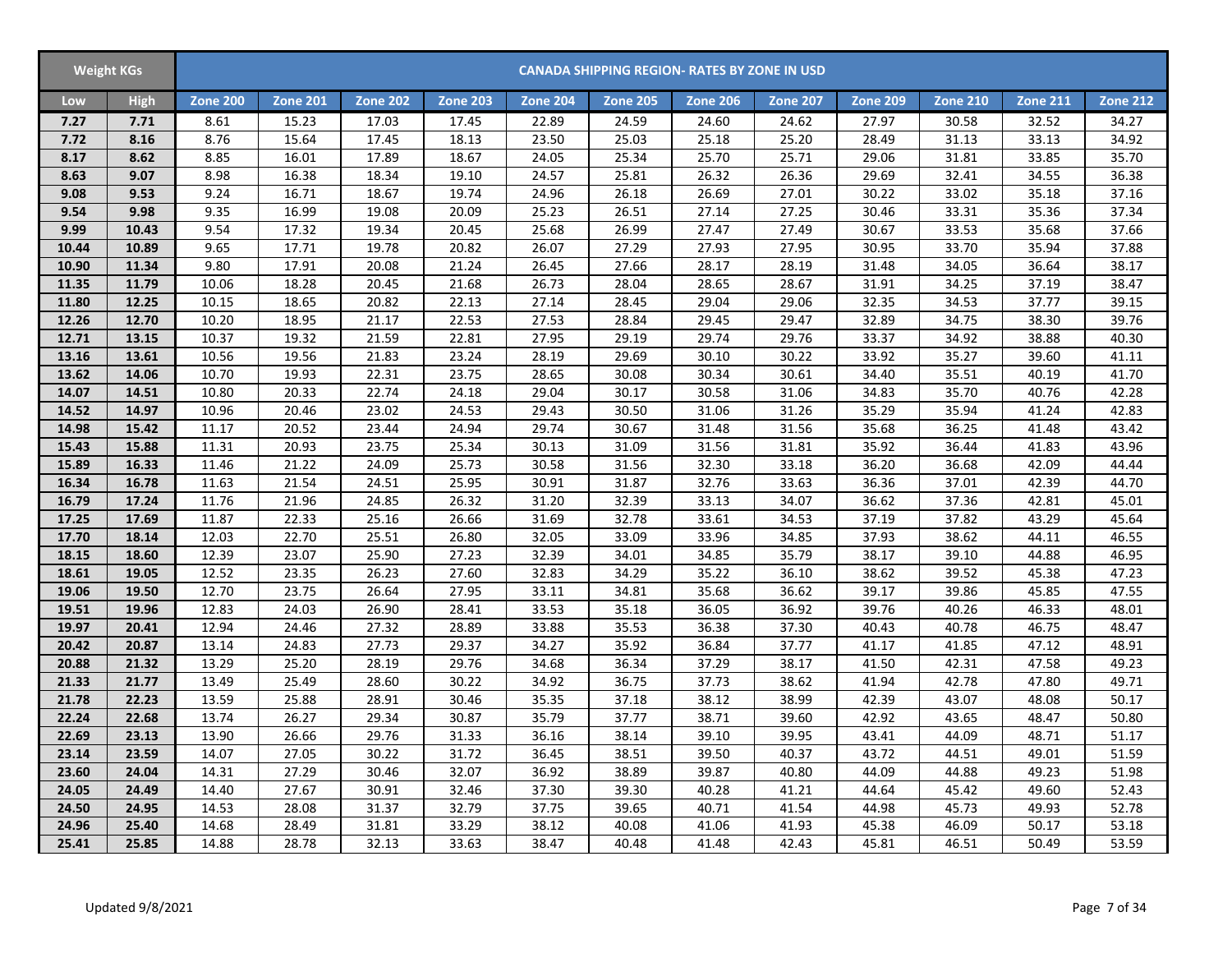|       | <b>Weight KGs</b> |                 |                 |                 |                 |                 |                 | <b>CANADA SHIPPING REGION- RATES BY ZONE IN USD</b> |                 |                 |                 |                 |                 |
|-------|-------------------|-----------------|-----------------|-----------------|-----------------|-----------------|-----------------|-----------------------------------------------------|-----------------|-----------------|-----------------|-----------------|-----------------|
| Low   | <b>High</b>       | <b>Zone 200</b> | <b>Zone 201</b> | <b>Zone 202</b> | <b>Zone 203</b> | <b>Zone 204</b> | <b>Zone 205</b> | <b>Zone 206</b>                                     | <b>Zone 207</b> | <b>Zone 209</b> | <b>Zone 210</b> | <b>Zone 211</b> | <b>Zone 212</b> |
| 25.86 | 26.31             | 15.01           | 29.19           | 32.61           | 34.03           | 38.95           | 40.82           | 41.83                                               | 42.78           | 46.10           | 46.94           | 50.80           | 53.98           |
| 26.32 | 26.76             | 15.21           | 29.54           | 32.98           | 34.35           | 39.26           | 41.21           | 42.26                                               | 43.07           | 46.49           | 47.29           | 51.02           | 54.24           |
| 26.77 | 27.22             | 15.34           | 29.89           | 33.39           | 34.81           | 39.60           | 41.67           | 42.67                                               | 43.57           | 46.94           | 47.68           | 51.45           | 54.66           |
| 27.23 | 27.67             | 15.45           | 30.22           | 33.76           | 35.16           | 40.08           | 42.00           | 43.02                                               | 43.96           | 47.29           | 48.03           | 51.67           | 55.05           |
| 27.68 | 28.12             | 15.58           | 30.65           | 34.24           | 35.60           | 40.43           | 42.39           | 43.50                                               | 44.37           | 47.68           | 48.45           | 51.96           | 55.37           |
| 28.13 | 28.58             | 15.82           | 30.98           | 34.66           | 35.86           | 40.84           | 42.72           | 43.77                                               | 44.70           | 48.06           | 48.91           | 52.24           | 55.74           |
| 28.59 | 29.03             | 15.95           | 31.30           | 35.07           | 36.29           | 41.22           | 43.07           | 44.18                                               | 45.09           | 48.45           | 49.19           | 52.61           | 56.07           |
| 29.04 | 29.48             | 16.08           | 31.69           | 35.36           | 36.73           | 41.54           | 43.52           | 44.63                                               | 45.49           | 48.91           | 49.63           | 52.87           | 56.38           |
| 29.49 | 29.94             | 16.25           | 32.04           | 35.77           | 37.10           | 42.00           | 43.89           | 44.98                                               | 45.90           | 49.21           | 50.04           | 53.17           | 56.73           |
| 29.95 | 30.39             | 16.43           | 32.42           | 36.20           | 37.45           | 42.44           | 44.20           | 45.40                                               | 46.27           | 49.63           | 50.39           | 53.41           | 57.08           |
| 30.40 | 30.84             | 16.56           | 32.79           | 36.60           | 37.86           | 42.78           | 44.61           | 45.73                                               | 46.64           | 50.04           | 50.80           | 53.78           | 57.36           |
| 30.85 | 31.30             | 16.71           | 33.15           | 37.05           | 38.23           | 43.05           | 45.01           | 46.10                                               | 47.03           | 50.39           | 51.17           | 54.02           | 57.69           |
| 31.31 | 31.75             | 16.79           | 33.48           | 37.38           | 38.64           | 43.57           | 45.59           | 46.81                                               | 47.68           | 51.13           | 51.91           | 54.29           | 58.42           |
| 31.76 | 32.21             | 17.28           | 34.72           | 38.84           | 40.08           | 44.00           | 46.49           | 47.68                                               | 48.56           | 52.02           | 52.81           | 54.64           | 59.34           |
| 32.22 | 32.66             | 17.51           | 35.07           | 39.26           | 40.61           | 44.35           | 46.88           | 48.05                                               | 49.01           | 52.43           | 53.20           | 54.90           | 59.65           |
| 32.67 | 33.11             | 17.67           | 35.53           | 39.67           | 40.91           | 44.72           | 47.29           | 48.45                                               | 49.28           | 52.81           | 53.42           | 55.18           | 59.97           |
| 33.12 | 33.57             | 17.77           | 35.88           | 40.08           | 41.28           | 45.11           | 47.58           | 48.80                                               | 49.69           | 53.18           | 53.78           | 55.49           | 60.26           |
| 33.58 | 34.02             | 17.99           | 36.29           | 40.58           | 41.76           | 45.53           | 48.05           | 49.23                                               | 50.19           | 53.61           | 54.24           | 55.83           | 60.63           |
| 34.03 | 34.47             | 18.10           | 36.42           | 40.91           | 42.22           | 45.94           | 48.45           | 49.65                                               | 50.54           | 54.02           | 54.53           | 56.16           | 60.93           |
| 34.48 | 34.93             | 18.23           | 36.62           | 41.28           | 42.57           | 46.27           | 48.77           | 50.04                                               | 50.93           | 54.33           | 54.57           | 56.38           | 61.26           |
| 34.94 | 35.38             | 18.43           | 36.79           | 41.76           | 42.96           | 46.68           | 49.17           | 50.41                                               | 51.32           | 54.72           | 55.07           | 56.64           | 61.52           |
| 35.39 | 35.83             | 18.54           | 36.95           | 42.22           | 43.37           | 47.07           | 49.52           | 50.76                                               | 51.61           | 55.07           | 55.16           | 56.97           | 61.91           |
| 35.84 | 36.29             | 18.76           | 37.10           | 42.57           | 43.81           | 47.42           | 49.93           | 51.22                                               | 52.13           | 55.31           | 55.51           | 57.27           | 62.17           |
| 36.30 | 36.74             | 18.91           | 37.42           | 42.94           | 44.18           | 47.86           | 50.32           | 51.59                                               | 52.52           | 55.64           | 55.85           | 57.60           | 62.52           |
| 36.75 | 37.19             | 19.02           | 37.84           | 43.35           | 44.63           | 48.23           | 50.74           | 52.02                                               | 52.93           | 55.83           | 56.23           | 57.88           | 62.83           |
| 37.20 | 37.65             | 19.15           | 38.04           | 43.79           | 45.05           | 48.60           | 51.02           | 52.32                                               | 53.24           | 56.18           | 56.47           | 58.18           | 63.15           |
| 37.66 | 38.10             | 19.37           | 38.34           | 44.16           | 45.46           | 49.04           | 51.48           | 52.81                                               | 53.66           | 56.44           | 56.75           | 58.42           | 63.46           |
| 38.11 | 38.56             | 19.48           | 38.64           | 44.57           | 45.85           | 49.45           | 51.83           | 53.18                                               | 54.07           | 56.73           | 56.97           | 58.73           | 63.89           |
| 38.57 | 39.01             | 19.65           | 39.02           | 44.98           | 46.20           | 49.76           | 52.19           | 53.57                                               | 54.46           | 56.97           | 57.34           | 59.12           | 64.07           |
| 39.02 | 39.46             | 19.74           | 39.32           | 45.36           | 46.64           | 50.21           | 52.63           | 53.96                                               | 54.77           | 57.34           | 57.68           | 59.36           | 64.52           |
| 39.47 | 39.92             | 19.87           | 39.69           | 45.70           | 46.99           | 50.58           | 53.05           | 54.33                                               | 55.25           | 57.75           | 57.81           | 59.75           | 64.77           |
| 39.93 | 40.37             | 20.06           | 39.97           | 46.07           | 47.25           | 50.95           | 53.35           | 54.72                                               | 55.66           | 57.82           | 58.45           | 60.23           | 65.18           |
| 40.38 | 40.82             | 20.22           | 40.21           | 46.53           | 47.64           | 51.32           | 53.79           | 55.16                                               | 56.09           | 57.84           | 58.49           | 60.67           | 65.44           |
| 40.83 | 41.28             | 20.45           | 40.45           | 46.90           | 48.23           | 51.78           | 54.20           | 55.53                                               | 56.44           | 58.25           | 58.90           | 61.06           | 65.79           |
| 41.29 | 41.73             | 20.56           | 40.84           | 47.25           | 48.77           | 52.19           | 54.63           | 56.05                                               | 56.86           | 58.60           | 59.21           | 61.50           | 66.11           |
| 41.74 | 42.18             | 20.67           | 41.22           | 47.69           | 49.01           | 52.52           | 55.05           | 56.38                                               | 57.27           | 58.97           | 59.65           | 61.97           | 66.48           |
| 42.19 | 42.64             | 20.72           | 41.33           | 48.12           | 49.28           | 52.89           | 55.38           | 56.81                                               | 57.71           | 59.34           | 59.95           | 62.43           | 66.85           |
| 42.65 | 43.09             | 20.98           | 41.50           | 48.51           | 49.69           | 53.31           | 55.83           | 57.27                                               | 58.19           | 59.67           | 60.30           | 62.93           | 67.18           |
| 43.10 | 43.54             | 21.06           | 41.72           | 48.91           | 50.06           | 53.66           | 56.18           | 57.66                                               | 58.56           | 60.04           | 60.67           | 63.33           | 67.49           |
| 43.55 | 44.00             | 21.20           | 41.83           | 49.28           | 50.36           | 54.07           | 56.64           | 58.12                                               | 59.04           | 60.39           | 60.99           | 63.74           | 67.88           |
| 44.01 | 44.45             | 21.41           | 41.89           | 49.75           | 50.78           | 54.53           | 57.03           | 58.45                                               | 59.36           | 60.82           | 61.43           | 64.28           | 68.29           |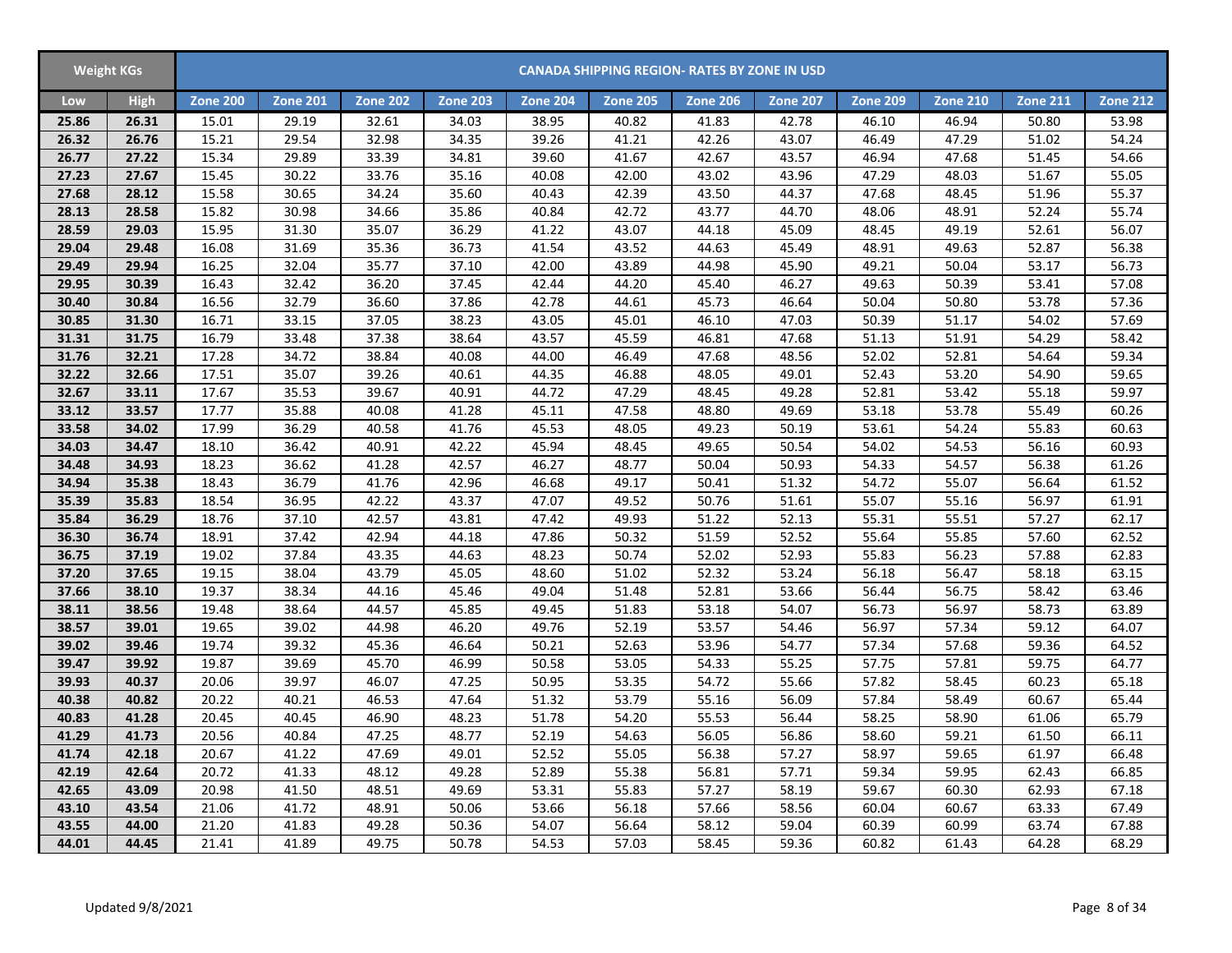| <b>Weight KGs</b> |             |                    |                 |                 |                 |                 | <b>CANADA SHIPPING REGION- RATES BY ZONE IN USD</b> |                 |                 |                 |                 |                 |                 |
|-------------------|-------------|--------------------|-----------------|-----------------|-----------------|-----------------|-----------------------------------------------------|-----------------|-----------------|-----------------|-----------------|-----------------|-----------------|
| Low               | <b>High</b> | <b>Zone 200</b>    | <b>Zone 201</b> | <b>Zone 202</b> | <b>Zone 203</b> | <b>Zone 204</b> | <b>Zone 205</b>                                     | <b>Zone 206</b> | <b>Zone 207</b> | <b>Zone 209</b> | <b>Zone 210</b> | <b>Zone 211</b> | <b>Zone 212</b> |
| 44.46             | 44.91       | 21.48              | 41.96           | 50.10           | 51.21           | 54.88           | 57.49                                               | 58.90           | 59.78           | 61.06           | 61.76           | 64.70           | 68.58           |
| 44.92             | 45.36       | 21.67              | 42.04           | 50.49           | 51.67           | 55.25           | 58.38                                               | 59.78           | 60.69           | 62.08           | 62.76           | 65.07           | 69.62           |
| 45.37             | 45.81       | 21.85              | 42.50           | 50.98           | 52.20           | 55.79           | 58.93                                               | 60.38           | 61.30           | 62.70           | 63.37           | 65.72           | 70.25           |
| 45.82             | 46.27       | 21.96              | 42.96           | 51.50           | 52.70           | 56.36           | 59.51                                               | 60.97           | 61.91           | 63.31           | 63.96           | 66.35           | 70.91           |
| 46.28             | 46.72       | $\overline{22.07}$ | 43.44           | 52.00           | 53.22           | 56.88           | 60.12                                               | 61.58           | 62.46           | 63.91           | 64.55           | 66.94           | 71.56           |
| 46.73             | 47.17       | 22.22              | 43.89           | 52.52           | 53.72           | 57.45           | 60.67                                               | 62.17           | 63.07           | 64.48           | 65.16           | 67.57           | 72.21           |
| 47.18             | 47.63       | 22.37              | 44.35           | 53.05           | 54.24           | 58.01           | 61.26                                               | 62.76           | 63.70           | 65.07           | 65.75           | 68.19           | 72.82           |
| 47.64             | 48.08       | 22.48              | 44.81           | 53.57           | 54.76           | 58.56           | 61.82                                               | 63.37           | 64.29           | 65.68           | 66.36           | 68.84           | 73.48           |
| 48.09             | 48.53       | 22.61              | 45.27           | 54.07           | 55.27           | 59.12           | 62.39                                               | 63.96           | 64.89           | 66.31           | 66.94           | 69.45           | 74.13           |
| 48.54             | 48.99       | 22.76              | 45.73           | 54.59           | 55.77           | 59.67           | 62.98                                               | 64.55           | 65.46           | 66.88           | 67.55           | 70.06           | 74.78           |
| 49.00             | 49.44       | 22.89              | 46.20           | 55.09           | 56.29           | 60.21           | 63.55                                               | 65.16           | 66.07           | 67.49           | 68.16           | 70.67           | 75.44           |
| 49.45             | 49.90       | 23.02              | 46.66           | 55.62           | 56.79           | 60.78           | 64.11                                               | 65.75           | 66.68           | 68.10           | 68.73           | 71.28           | 76.07           |
| 49.91             | 50.35       | 23.14              | 47.14           | 56.12           | 57.34           | 61.32           | 64.70                                               | 66.36           | 67.27           | 68.66           | 69.34           | 71.93           | 76.72           |
| 50.36             | 50.80       | 23.29              | 47.58           | 56.64           | 57.86           | 61.87           | 65.29                                               | 66.94           | 67.88           | 69.27           | 69.95           | 72.56           | 77.35           |
| 50.81             | 51.26       | 23.42              | 48.05           | 57.14           | 58.36           | 62.41           | 65.85                                               | 67.55           | 68.49           | 69.88           | 70.54           | 73.15           | 78.01           |
| 51.27             | 51.71       | 23.53              | 48.51           | 57.66           | 58.88           | 62.98           | 66.42                                               | 68.16           | 69.08           | 70.49           | 71.15           | 73.78           | 78.64           |
| 51.72             | 52.16       | 23.66              | 48.97           | 58.16           | 59.40           | 63.50           | 67.01                                               | 68.73           | 69.66           | 71.08           | 71.73           | 74.42           | 79.29           |
| 52.17             | 52.62       | 23.81              | 49.41           | 58.69           | 59.93           | 64.07           | 67.57                                               | 69.34           | 70.25           | 71.65           | 72.32           | 75.03           | 79.93           |
| 52.63             | 53.07       | 23.94              | 49.88           | 59.23           | 60.43           | 64.63           | 68.16                                               | 69.95           | 70.88           | 72.26           | 72.95           | 75.66           | 80.60           |
| 53.08             | 53.52       | 24.07              | 50.34           | 59.73           | 60.95           | 65.18           | 68.69                                               | 70.54           | 71.47           | 72.89           | 73.52           | 76.27           | 81.23           |
| 53.53             | 53.98       | 24.20              | 50.80           | 60.25           | 61.45           | 65.74           | 69.30                                               | 71.15           | 72.06           | 73.46           | 74.13           | 76.88           | 81.86           |
| 53.99             | 54.43       | 24.35              | 51.24           | 60.76           | 61.97           | 66.31           | 69.88                                               | 71.73           | 72.65           | 74.07           | 74.74           | 77.51           | 82.50           |
| 54.44             | 54.88       | 24.48              | 51.71           | 61.28           | 62.48           | 66.85           | 70.47                                               | 72.32           | 73.26           | 74.66           | 75.33           | 78.14           | 83.17           |
| 54.89             | 55.34       | 24.59              | 52.19           | 61.78           | 63.00           | 67.40           | 71.04                                               | 72.95           | 73.83           | 75.24           | 75.94           | 78.77           | 83.80           |
| 55.35             | 55.79       | 24.73              | 52.67           | 62.30           | 63.52           | 67.94           | 71.60                                               | 73.52           | 74.46           | 75.85           | 76.53           | 79.36           | 84.44           |
| 55.80             | 56.25       | 24.86              | 53.11           | 62.80           | 64.04           | 68.51           | 72.19                                               | 74.13           | 75.07           | 76.46           | 77.12           | 79.99           | 85.09           |
| 56.26             | 56.70       | 24.99              | 53.57           | 63.33           | 64.53           | 69.03           | 72.74                                               | 74.74           | 75.66           | 77.07           | 77.73           | 80.64           | 85.76           |
| 56.71             | 57.15       | 25.14              | 54.03           | 63.83           | 65.07           | 69.60           | 73.33                                               | 75.33           | 76.24           | 77.66           | 78.31           | 81.25           | 86.35           |
| 57.16             | 57.61       | 25.27              | 54.50           | 64.37           | 65.57           | 70.15           | 73.89                                               | 75.94           | 76.83           | 78.25           | 78.92           | 81.86           | 87.00           |
| 57.62             | 58.06       | 25.40              | 54.94           | 64.87           | 66.09           | 70.69           | 74.48                                               | 76.53           | 77.44           | 78.84           | 79.55           | 82.48           | 87.64           |
| 58.07             | 58.51       | 25.51              | 55.40           | 65.40           | 66.59           | 71.25           | 75.07                                               | 77.12           | 78.05           | 79.42           | 80.10           | 83.13           | 88.31           |
| 58.52             | 58.97       | 25.66              | 55.86           | 65.92           | 67.10           | 71.80           | 75.63                                               | 77.73           | 78.64           | 80.04           | 80.71           | 83.72           | 88.94           |
| 58.98             | 59.42       | 25.81              | 56.33           | 66.44           | 67.62           | 72.37           | 76.20                                               | 78.31           | 79.25           | 80.65           | 81.32           | 84.35           | 89.58           |
| 59.43             | 59.87       | 25.92              | 56.79           | 66.94           | 68.14           | 72.93           | 76.77                                               | 78.92           | 79.86           | 81.25           | 81.91           | 84.96           | 90.23           |
| 59.88             | 60.33       | 26.07              | 57.25           | 67.46           | 68.64           | 73.46           | 77.35                                               | 79.55           | 80.41           | 81.84           | 82.50           | 85.57           | 90.90           |
| 60.34             | 60.78       | 26.18              | 57.71           | 67.95           | 69.16           | 74.04           | 77.92                                               | 80.10           | 81.02           | 82.43           | 83.13           | 86.22           | 91.51           |
| 60.79             | 61.23       | 26.32              | 58.19           | 68.49           | 69.67           | 74.55           | 78.51                                               | 80.71           | 81.63           | 83.02           | 83.70           | 86.85           | 92.15           |
| 61.24             | 61.69       | 26.45              | 58.66           | 68.99           | 70.21           | 75.13           | 79.08                                               | 81.32           | 82.24           | 83.65           | 84.31           | 87.46           | 92.82           |
| 61.70             | 62.14       | 26.58              | 59.12           | 69.51           | 70.71           | 75.68           | 79.66                                               | 81.91           | 82.84           | 84.24           | 84.89           | 88.07           | 93.47           |
| 62.15             | 62.60       | 26.73              | 59.58           | 70.01           | 71.23           | 76.22           | 80.25                                               | 82.50           | 83.41           | 84.83           | 85.50           | 88.70           | 94.09           |
| 62.61             | 63.05       | 26.86              | 60.02           | 70.52           | 71.73           | 76.77           | 80.78                                               | 83.13           | 84.02           | 85.44           | 86.11           | 89.31           | 94.74           |